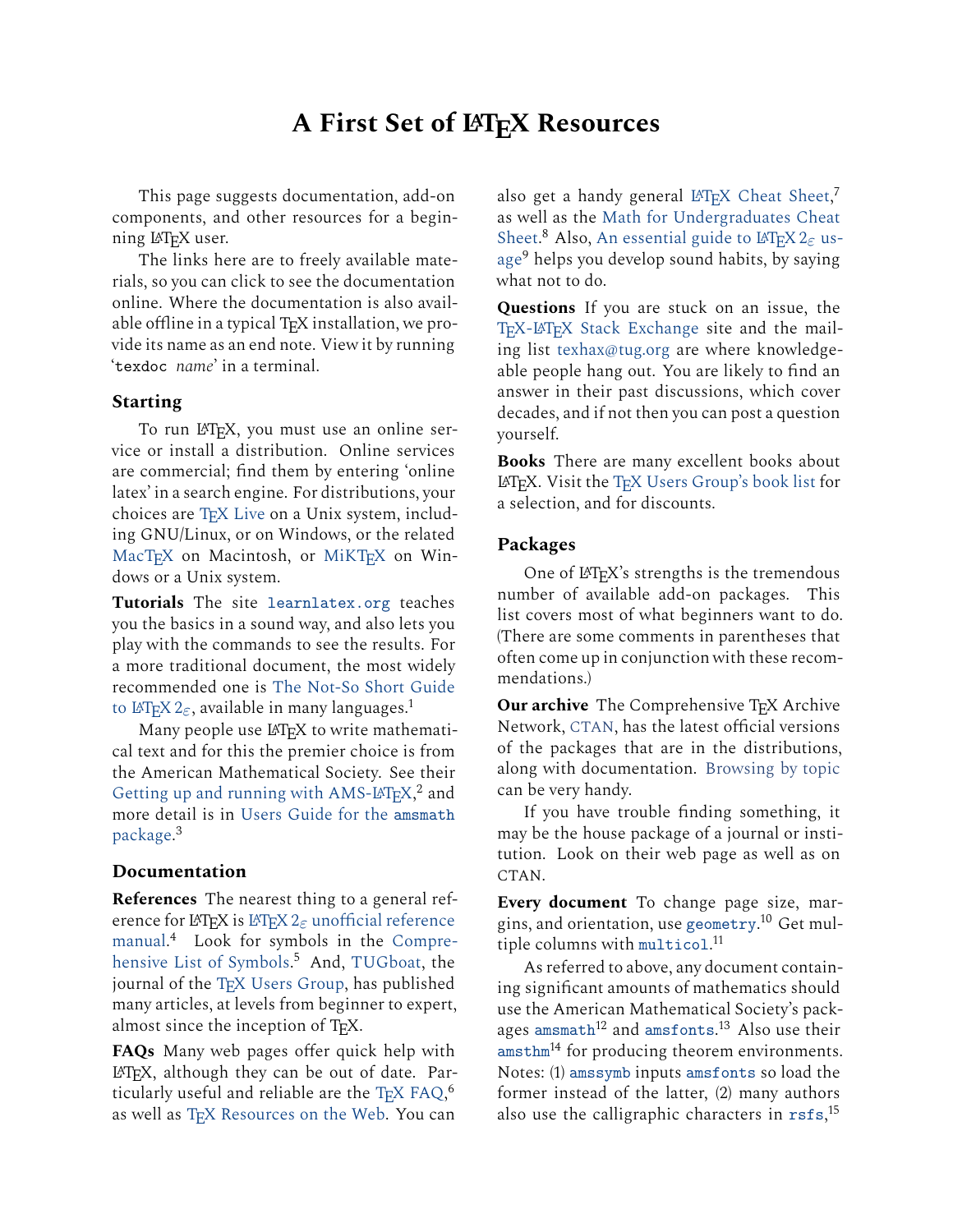(3) get bold math symbols with  $bm,$  $bm,$ <sup>16</sup> (4) don't load [amsmath](https://ctan.org/pkg/amsmath) directly, instead get it by loading [mathtools](https://ctan.org/pkg/mathtools)<sup>17</sup> for some useful improvements, and (4) load [amsthm](https://ctan.org/pkg/amsthm) after [mathtools](https://ctan.org/pkg/mathtools).

Also, include [microtype](https://ctan.org/pkg/microtype).<sup>18</sup> It will make your document have fewer awkward lines.

**Inside a document** Tweak the layout of lists with [enumitem](https://ctan.org/pkg/enumitem). 19

Enhance [caption](https://ctan.org/pkg/caption)s with caption<sup>20</sup> and control floating environments with [float](https://ctan.org/pkg/float). <sup>21</sup> (In particular, this package provides the 'H' option to override automatic float placement and put something exactly where you ask. This may cause issues — what if you want to include a two inch tall graphic on a page that has only an inch left?— but it sometimes is what you want.)

Get hyperlinks and turn references into links with [hyperref](https://ctan.org/pkg/hyperref)<sup>22</sup> (make sure to set it up, as with \hypersetup{colorlinks=true}). Have cross-references that say 'Theorem 1.2' instead of just '1.2' with [cleveref](https://ctan.org/pkg/cleveref). <sup>23</sup> For URL's and file paths that can break across lines, use  $\text{url.}^{24}$  $\text{url.}^{24}$  $\text{url.}^{24}$  (If you use [hyperref](https://ctan.org/pkg/hyperref) then note that it has its own commands for the [cleveref](https://ctan.org/pkg/cleveref) and [url](https://ctan.org/pkg/url) functions.)

Inside verbatim text, make single quotes come out correctly with [upquote](https://ctan.org/pkg/upquote).<sup>25</sup> For including computer code, the [listings](https://ctan.org/pkg/listings)<sup>26</sup> package is very popular. (Copy and paste for computer code is especially convenient. This is a start for the [listings](https://ctan.org/pkg/listings) package.

```
\lstset{basicstyle=\ttfamily,
keepspaces=true,
columns=fullflexible}
```
But it is not a full solution. The results depend on the PDF viewer and worse, if your code line begins with blank spaces then after copy and paste those spaces are gone.)

If you use Python, [pythontex](https://ctan.org/pkg/pythontex) $^{27}$  will show code listings, but it also allows you to execute Python and put the results in your output. Do the same for the *Sage* mathematics software with [sagetex](https://ctan.org/pkg/sagetex), and similar support exists for other languages.

There are many packages that add table capabilities, such as multirow entries and breaking across pages. The first package to try is [array](https://ctan.org/pkg/array), <sup>28</sup> which lets you define your own column types. To handle scientific units, use  $\sin\theta^{29}$  (which also has a table column type for aligning on a decimal point).

Make boxes that are colored or framed, such as boxes for theorems, with  $\mathtt{tcolorbox}^{30}$  $\mathtt{tcolorbox}^{30}$  $\mathtt{tcolorbox}^{30}$ 

Use [babel](https://ctan.org/pkg/babel)<sup>31</sup> for internationalization, including changing the title of the abstract or the bibliography. (Note that L<sup>AT</sup>EX now defaults to UTF-8 encoded input.)

Finally, when developing a document, you often want to generate filler text. Use [lipsum](https://ctan.org/pkg/lipsum).<sup>32</sup>

**Color and graphics** For colors, use [xcolor](https://ctan.org/pkg/xcolor). 33

To include graphics and do simple manipulations such as resizing, use [graphicx](https://ctan.org/pkg/graphicx). <sup>34</sup> Use the JPG format for photos, PNG for other kinds of raster graphics, and PDF for vector graphics. If your graphic is in another format then convert it to one of these three. (Usually in your LATEX source, you give the file name without the extension, as with \includegraphics{myplot}.) Include parts of an outside PDF document with [pdfpages](https://ctan.org/pkg/pdfpages). Include video or sound using [media9](https://ctan.org/pkg/media9).<sup>36</sup>

In your plots and graphics, you want that the fonts and notations match your document. You have a few choices. Draw inside your document with [Ti](https://ctan.org/pkg/pgf)*k*Z. <sup>37</sup> You can instead draw using an external command language such as [Asymp](https://asymptote.sourceforge.io/)[tote,](https://asymptote.sourceforge.io/) <sup>38</sup> and bring the results in as graphics. And there are other options, such as that the [Gnu](http://www.gnuplot.info/)[plot](http://www.gnuplot.info/) plotting software will output Ti*k*Z commands, and the [Inkscape](https://inkscape.org/) vector graphics editor allows you to embed LATFX-generated equations.

**Front and back matter, headers, footers** To style chapter and section titles, use [titlesec](https://ctan.org/pkg/titlesec). 39 For page headers and footers, reach for [fancyhdr](https://ctan.org/pkg/fancyhdr). <sup>40</sup> You can tweak the format of tables of contents, lists of figures, etc., with [tocloft](https://ctan.org/pkg/tocloft). 41

For footnotes, use [footmisc](https://ctan.org/pkg/footmisc). <sup>42</sup> Make an in- $\rm dex$  with [makeindex](https://ctan.org/pkg/makeindex). $^{43}$  With [answers](https://ctan.org/pkg/answers) $^{44}$  you can send exercise answers to an external file, where you can make them a separate document or include them at the end of the current one.

Bibliographies are a thorny area. Often you have strict requirements, such as from the